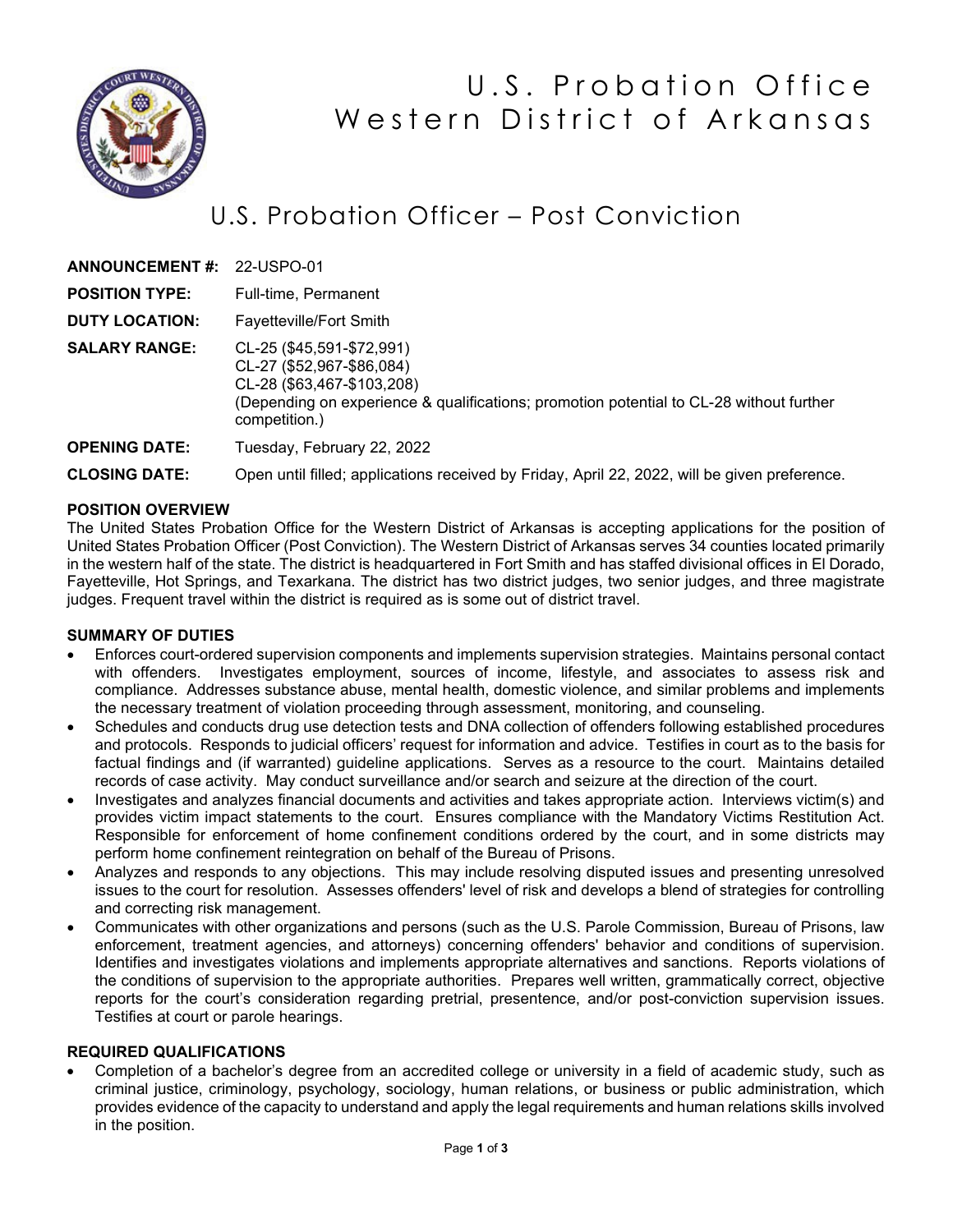- Possess excellent written and oral communication, proofing, and grammatical skills. Superior attention to detail.
- Ability to interact and communicate effectively (orally and in writing) with individuals of diverse backgrounds including criminal defendants, law enforcement personnel, judicial personnel, and attorneys.
- Possess excellent organizational and problem-solving skills and be able to prioritize work schedules, work independently with minimal supervision, and work under pressure with short deadlines while maintaining a positive and professional demeanor.
- Ability to exercise discretion, maintain confidentiality, foster high ethical standards, and demonstrate integrity in meeting the district's vision, mission, and goals.
- Applicants must have a strong foundation in basic computer functionality and software applications, including Microsoft Office.
- Desire to contribute to a positive work environment and work harmoniously with others.
- Must be willing to pursue ongoing professional development.

# **REQUIRED EXPERIENCE**

- To qualify at the CL-25 level, the successful candidate must possess one year of specialized experience. Superior academic achievement may be substituted for experience.
- To qualify at the CL-27 level, the successful candidate must possess two years of specialized experience, including at least one year equivalent to work at the CL-25 level or completion of a master's degree in a field of study closely related to the position, or a Juris Doctor (JD) degree.
- To qualify at the CL-28 level, the successful candidate must possess at least two years of specialized experience, including at least one year equivalent to work at the CL-27 level.

Specialized experience is defined as progressively responsible experience, gained after completion of a bachelor's degree, in such fields as probation, pretrial services, parole, corrections, criminal investigations, or work in substance abuse/addiction treatment. Experience solely as a police officer, custodial, or security officer, other than any criminal investigative experience, is not creditable.

# **PREFERRED QUALIFICATIONS**

- Knowledge of federal law and the criminal justice system and how it relates to the roles and functions of a U.S. Probation Officer.
- Understanding of the federal sentencing statutes and U.S. Sentencing Guidelines.
- Strong familiarity with techniques in supervising defendants. Skill in working with violent and/or difficult individuals and implementing negotiation and motivation techniques.
- Skill in conducting legal research related to complex and difficult legal issues.
- Skill in analyzing and summarizing legal concepts and issues.
- Bilingual (English/Spanish)

# **BACKGROUND INVESTIGATION**

A high-sensitive background investigation with law enforcement agencies, including fingerprint and criminal record checks, will be conducted as a condition of employment. Any applicant selected for a position will be hired provisionally pending successful completion of the background investigation. Unsatisfactory results may result in termination of employment. The selected candidate will be subject to updated background investigations every five years.

# **MEDICAL REQUIREMENTS & WORKPLACE DRUG TESTING**

**Prior to appointment**, the selectee considered for this position is required to undergo an extensive medical examination and drug screening. Upon successful completion of the medical examination and drug screening, the selectee may then be appointed provisionally, pending a favorable suitability determination by the court. In addition, as a condition of employment, the incumbent will be subject to ongoing random drug screening, and as deemed necessary by management for reasonable cause, may be subject to subsequent fitness-for-duty evaluations. The medical requirements for law enforcement officers are available for public review at [www.uscourts.gov.](http://www.uscourts.gov/)

# **MAXIMUM ENTRY AGE**

First-time appointees to positions covered under law enforcement officer retirement provisions must not have reached their 37th birthday at the time of appointment. Applicants 37 or over who have previous law enforcement officer experience under Civil Service Retirement System or the Federal Employees' Retirement System and who have either a subsequent break in service or intervening service in a non-law enforcement officer position may have their previous law enforcement experience subtracted from their age to determine whether they meet the maximum age requirement.